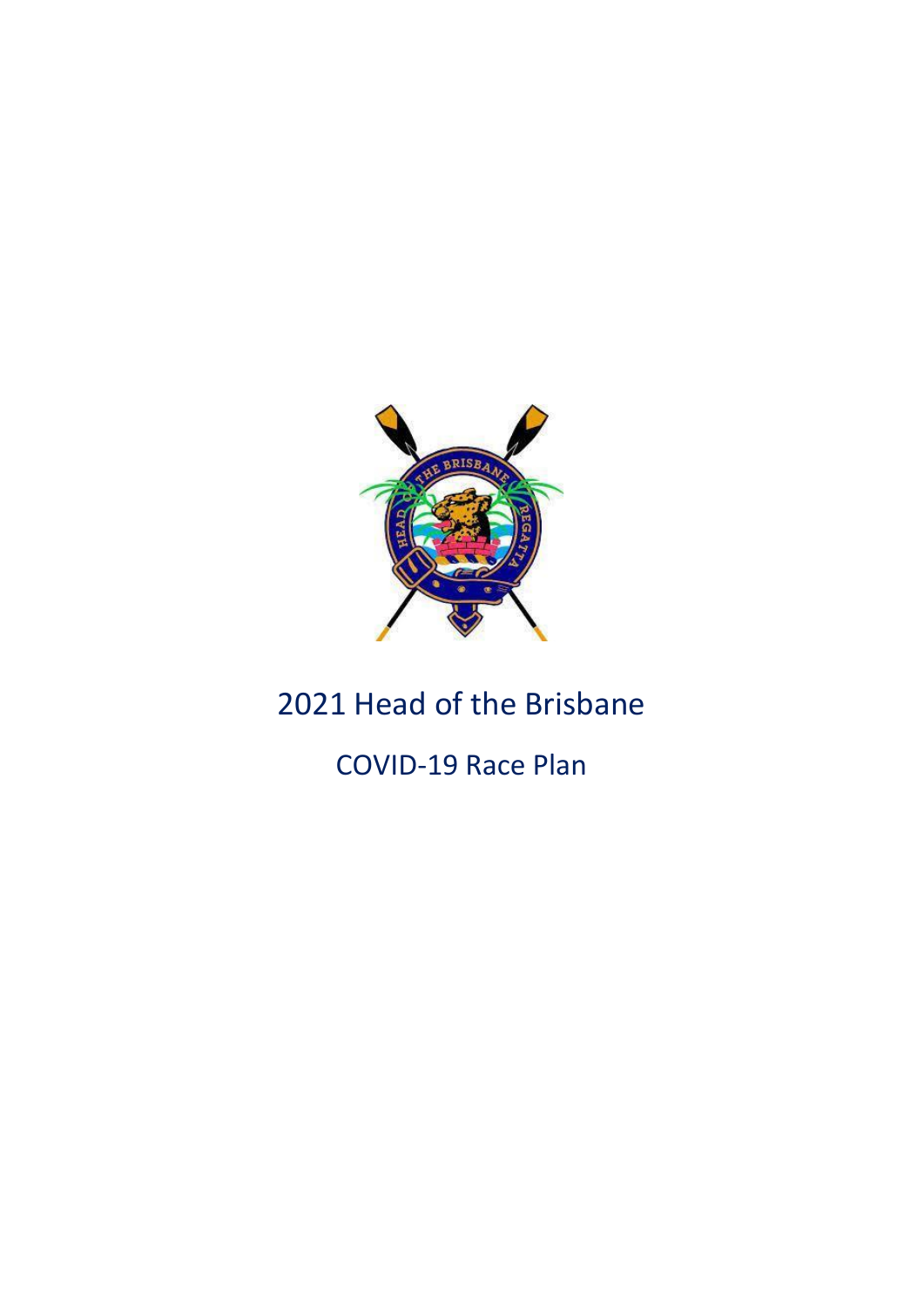



# Contents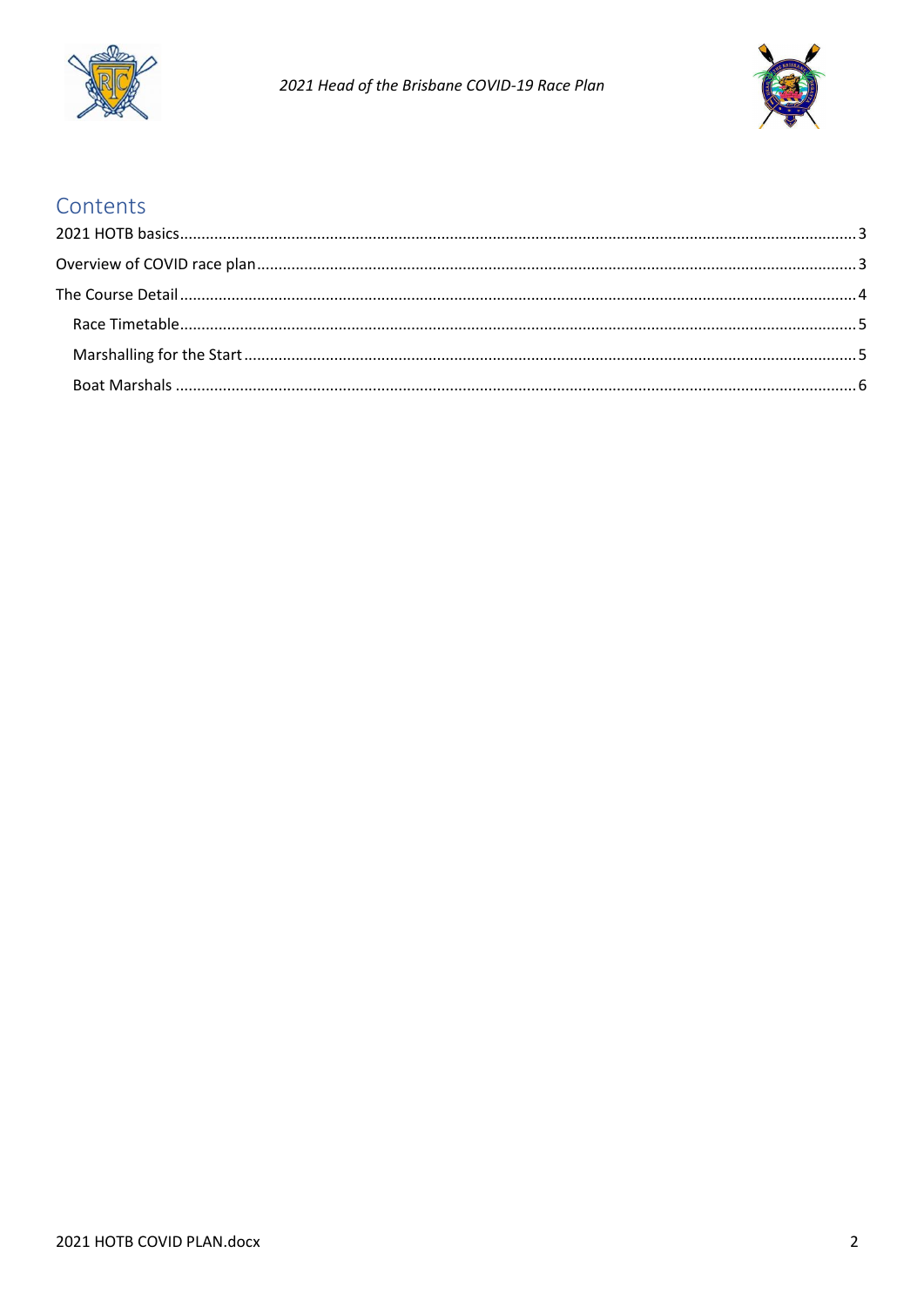



## <span id="page-2-0"></span>2021 HOTB basics

**Race day:** Saturday, October 16, 2021.

**Entries close:** Monday, 4 October 2021 at 11:59 PM.

**HOTB COVID Motto: Assume the people around you are COVID-positive and you are immunocompromised**.

## <span id="page-2-1"></span>Overview of HOTB in a covid world

Toowong Rowing club (TRC) abides by the QLD Government COVID rules for sporting clubs and events. All declarations in this document are based on those rules at the time of writing. TRC understands these rules may change. Monitor the **QLD** Government website for changes. Do not rely on this document.

The marshalling area for the start of the race will adhere to social distancing rules between boats, due mainly to the length of the oars. However, multi-crew member boats (2-, 2x, 4-, 4x, and 8+s) do not follow social distancing rules, as members are not spaced 1.5 metres apart when carrying the boat. Therefore, the HOTB committee encourages participation in smaller boats to reduce the risk of contact between crew members. We understand this may not be possible or desired, especially as QLD has a low rate of active infections (at the time of writing this plan).

The HOTB committee submits the following declarations. Any person not abiding by the rules below will be told to leave the grounds—no exceptions, no exemptions.

| <b>Declaration</b>                    | <b>Reasoning/Comments</b>                                                                                                                                                                                                                                                                                                                                                                 |
|---------------------------------------|-------------------------------------------------------------------------------------------------------------------------------------------------------------------------------------------------------------------------------------------------------------------------------------------------------------------------------------------------------------------------------------------|
| <b>QLD Government COVID QR Code</b>   | Everyone who attends the TRC precinct MUST sign-in via the QLD<br>$\bullet$<br>Government COVID application at one of the QR codes posted<br>around the precinct.<br>You may be asked to prove that you checked in. Make sure you<br>$\bullet$<br>checked in.                                                                                                                             |
| <b>WEAR MASKS</b>                     | Outside, when you can't social distance (which will be most of the<br>$\bullet$<br>time).<br><b>INSIDE ALWAYS</b><br>$\bullet$                                                                                                                                                                                                                                                            |
| <b>Medal Presentation</b>             | The medal presentation will run outside the lower shed to ensure<br>$\bullet$<br>everyone can practise social distancing.                                                                                                                                                                                                                                                                 |
| Getting the boat and oars ready.      | Wear masks while getting your boats ready for racing.<br>$\bullet$<br>Wear masks while putting your oars down.<br>$\bullet$<br>Basically, wear masks, as you will not be able to practise social<br>$\bullet$<br>distancing around the precinct.<br>Wear masks until you get in the boat.<br>$\bullet$                                                                                    |
| <b>Coxswains MUST wear a mask</b>     | Coxswains must wear a face mask as the crew is carrying down the<br>$\bullet$<br>boat.<br>Crew-facing coxswains must wear a mask during the entire race.<br>$\bullet$<br>Ensure your cox box is charged, so you don't have to yell at the<br>$\bullet$<br>crew; it'll be hard enough to hear you as it is with the mask on.                                                               |
| Oar washing buckets at lower<br>shed. | We will discourage crews from swapping boats and oars by<br>$\bullet$<br>encouraging members to race in other boat categories other than<br>eights.<br>Consider rowing smaller boats if you are under 55, and leave the<br>$\bullet$<br>8+s to the older crew members.<br>For crews that must swap boats and oars, we will supply buckets at<br>$\bullet$<br>the lower shed for cleaning. |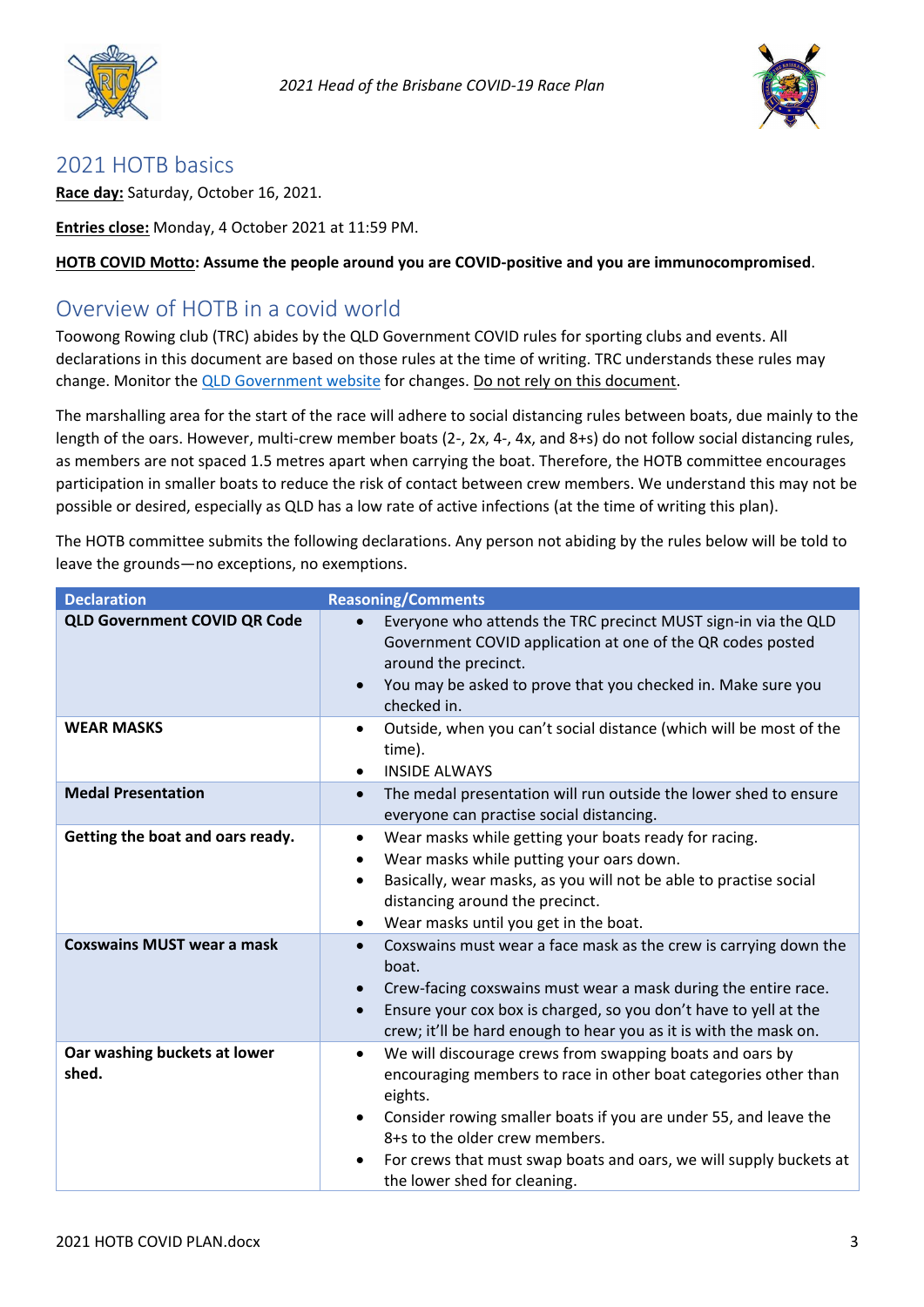



| <b>Declaration</b>                     | <b>Reasoning/Comments</b>                                                                                                        |
|----------------------------------------|----------------------------------------------------------------------------------------------------------------------------------|
|                                        | Crews MUST refill the buckets. No one is your slave. Don't drop the<br>$\bullet$                                                 |
|                                        | hose on the ground-that breaks the hose head.                                                                                    |
| The day may extend longer than         | Although not as dramatic as 2020 (we hope), we still must abide by the                                                           |
| previous year's races.                 | QLD Government COVID rules.                                                                                                      |
|                                        | While we would like to make it exciting with minimal time in<br>between races, it is not possible to do that and practise social |
|                                        | distancing to keep everyone safe.                                                                                                |
|                                        | The focus is on racing safely at the expense of racing dramatically.<br>$\bullet$                                                |
|                                        | If boats clash at the turn or at any point along the course, rowers<br>$\bullet$<br>risk getting too close to others.            |
|                                        | HOTB will not become a COVID hotspot.<br>$\bullet$                                                                               |
| <b>Consider racing in smaller boat</b> | As mentioned previously, we want to discourage crews from<br>٠                                                                   |
| categories: 1x, 2x, 2-                 | boat/oar swapping by encouraging crews to race in boats other<br>than 8+s.                                                       |
|                                        | It is easier to practise social distancing when carrying the a 1x/2-<br>٠                                                        |
|                                        | $/2x$ boat                                                                                                                       |
|                                        | More medal opportunities in the smaller boats<br>Fantastic workout<br>٠                                                          |
|                                        |                                                                                                                                  |
| <b>Non-TRC competitors</b>             | Wear masks when outside on the TRC precinct when you cannot<br>$\bullet$<br>practise social distancing.                          |
|                                        | You may remove your mask for eating and drinking.                                                                                |
|                                        | When inside, ALWAYS WEAR A MASK.<br>$\bullet$                                                                                    |
|                                        |                                                                                                                                  |
| TRC toilets and changerooms            | Each person MUST clean the toilet before and after use-assume<br>٠                                                               |
|                                        | the person who used the toilet before you has weeping pustules.<br>No showers.                                                   |
|                                        | $\bullet$                                                                                                                        |
| <b>Pontoon and Precinct monitors</b>   | TRC will provide pontoon and precinct monitors to ensure crews<br>$\bullet$                                                      |
|                                        | practise social distancing and to answer any questions crews may<br>have.                                                        |
|                                        | The emcee will call out upcoming races, so crews know when to                                                                    |
|                                        | start heading to the pontoon.                                                                                                    |
|                                        | Pontoon monitors will hold back approaching crews should there<br>be too many people on the pontoon.                             |
|                                        | Pontoon monitors will encourage crews on the pontoon to move                                                                     |
|                                        | more efficiently.                                                                                                                |
| T-shirt and bow number collection      | We will set up a t-shirt and bow number collection point near the<br>$\bullet$                                                   |
|                                        | emcee on the balcony of the TRC function centre.                                                                                 |
|                                        | Collect bow numbers and t-shirts (if they arrive in time; there is a                                                             |
|                                        | delay in getting stock) from the TRC function centre on race EVE,                                                                |
|                                        | Friday from 4 to 7 PM.                                                                                                           |
|                                        | <b>WEAR MASKS.</b>                                                                                                               |
| Event that causes us to not run        | RQ have allowed us to run HOTB on the 30 <sup>th</sup> of October should<br>$\bullet$                                            |
| HOTB on the scheduled day.             | some COVID event plunge us into lockdown.                                                                                        |

# <span id="page-3-0"></span>The Course Detail

Refer to the Head of the Brisbane website for [updated course details.](http://headofthebrisbane.com/images/2021-course-plans.pdf)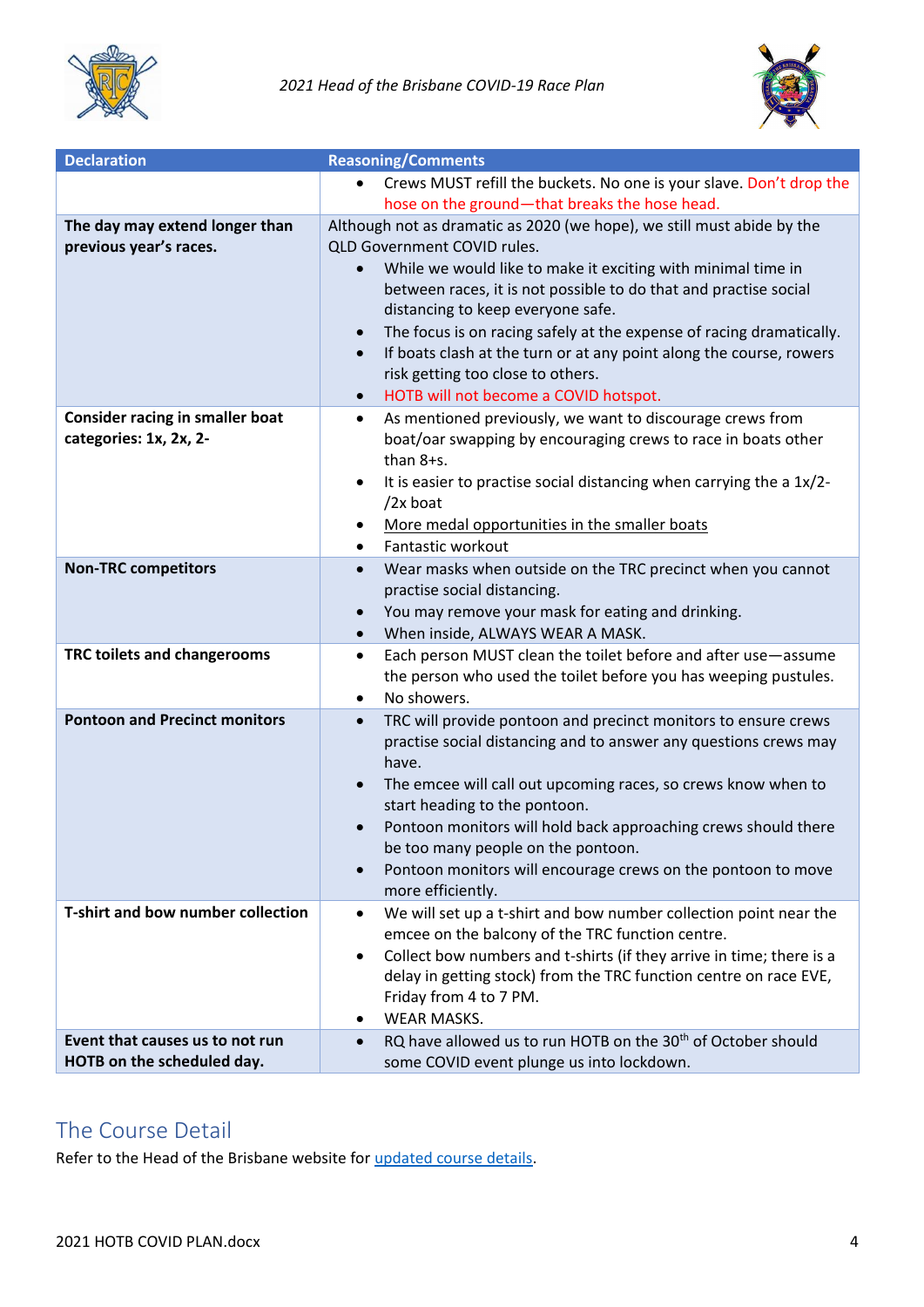

*2021 Head of the Brisbane COVID-19 Race Plan*





### <span id="page-4-0"></span>Race Timetable

Refer to the [Rowing Queensland regatta calendar](https://rowingmanager.com/regattas/5355) for the race timetable.

#### <span id="page-4-1"></span>Marshalling for the Start

The Marshalling area will reflect previous year's, located downstream from the TRC pontoon.



Detail 1 Brisbane River Course: Start/Finish